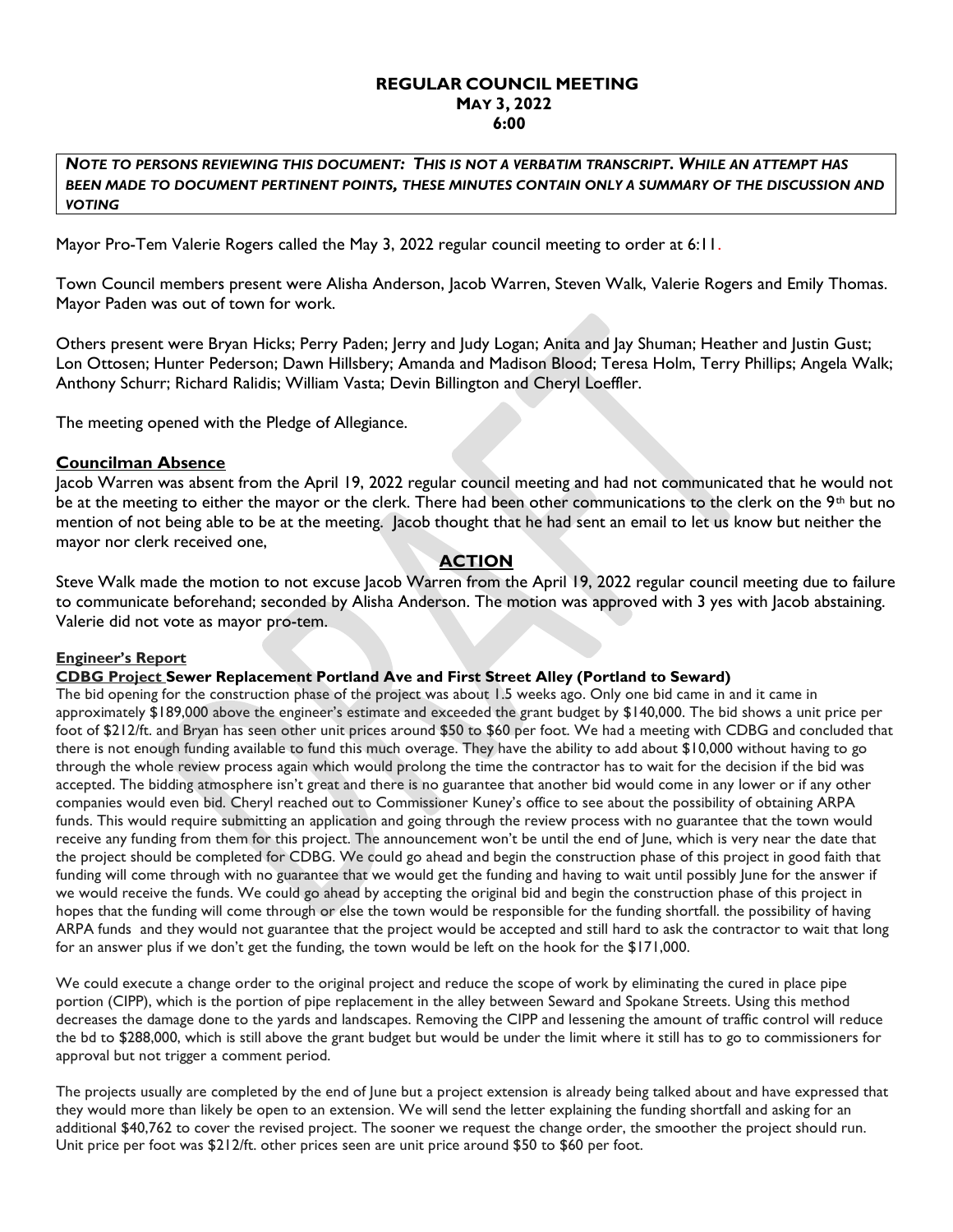#### **ACTION**

Emily moved to revise the sewer replacement project by removing the CIPP portion of the project and to make awarding the project contingent on CDBG funding the cost overrun of \$40,762; seconded by Steve. Motion was approved 4-0.

## **Old Business**

#### Security camera

Jacob provided information about the parameters that should be set when video recording equipment is used to enhance public safety and security in a manner consistent with accepted rights of privacy. To be considered are the position and location of cameras, training for personnel and records retention were included in the information.

### ACTION

Emily moved to have Jacob Warren prepare a policy to set parameters for the town's use of video recording equipment that will enhance the safety and security of our citizens; seconded by The motion passed 4-0.

#### EV Charging station

Cheryl will move forward with the application process for the EV charging station.

#### Dust control 6:19-6:26

Alisha Anderson got bids for mag chloride application to the streets. Custom Spray: Bid at \$1.75 per linear foot with two applications. Custom Spray provide their own water truck. Shamrock: Bid at \$1.65 per linear foot for two applications. We have to provide the water truck. Both companies have the first application at the beginning of season and second done in July.

### **ACTION**

Emily moved to approve Shamrock as the applicator of mag chloride for dust control to the streets at \$1.65 per linear foot for two applications this season, contingent on the fire department agreeing to use their own equipment to water down the streets beforehand, seconded by Alisha. Motion passed 4.-0.

In previous years and if the budget allowed, the town would pay a portion of dust control for those residents that paid for the application of product themselves. The council discussed to split the cost 50/50 up to 100 linear foot per residence with a maximum total budget limit of \$10,000. As an example, if someone were to ask to have the product put down on 200' of the road, the total bill would be \$356.73. The town would pay \$165 (100 lf  $\times$  1.65) for this resident's application and the rest would be the responsibility of that resident. The town will stop at \$10,000.

Devin will explore the possibility of purchasing the equipment that would convert one of our trucks into an applicator truck and then be able to do our own applications. He will talk with Tekoa since they have just put on to work.

According to the Transportation Improvement Board calculations, Fairfield has 19,840 linear feet of gravel roads. At the prices quoted it would cost the town \$37,532.32 at \$1.75 or \$35,387.62 at \$1.65. The council began the discussion of utilizing the utility tax that is collected every year for this purpose.

### **ACTION**

Jacob moved to table the discussion for awarding the contract until next meetings; seconded by Steve. The motion was approved 4-  $\mathbf{0}$ 

Since the newsletter is going out within the next day or two, Emily made an amendment to the motion to put in newsletter that the town would provide a match up to 100 linear feet for the residents who purchase the dust control, with the maximum matching budget set at \$10,000; seconded by Jacob. The amendment passed 4-0.

### **101 N Jackson Proposed Housing Development**

After reviewing the Comprehensive Plan, most of the land at 101 N Jackson Road that would be involved in the proposed annexation and housing development lies outside our growth management area and according to the RCW 35.13.005 Annexations beyond urban growth areas are prohibited. No city or town located in a county in which urban growth areas (UGA) have been designated under RCW 36.70A.110 may annex territory beyond an urban growth area. The only portion of this property that lies within the UGA is where the house is currently standing. The rest lies outside of the UGA. All of the property lies within the county. Nothing can happen with developing the property until it is annexed into the town.

The original plan was said to be for about eight to nine houses and the plan presented at the last meeting had 19 homes on lots between 10,000 to 20,000 sf. The town does have capacity for both water and sewer for the proposed project. The nearest manhole is by Kenos. Someone compared sizes of these proposed lots of .2 acre to the Wernz addition at .6 acre lots and Marll Court lots of .5. This makes the lots small.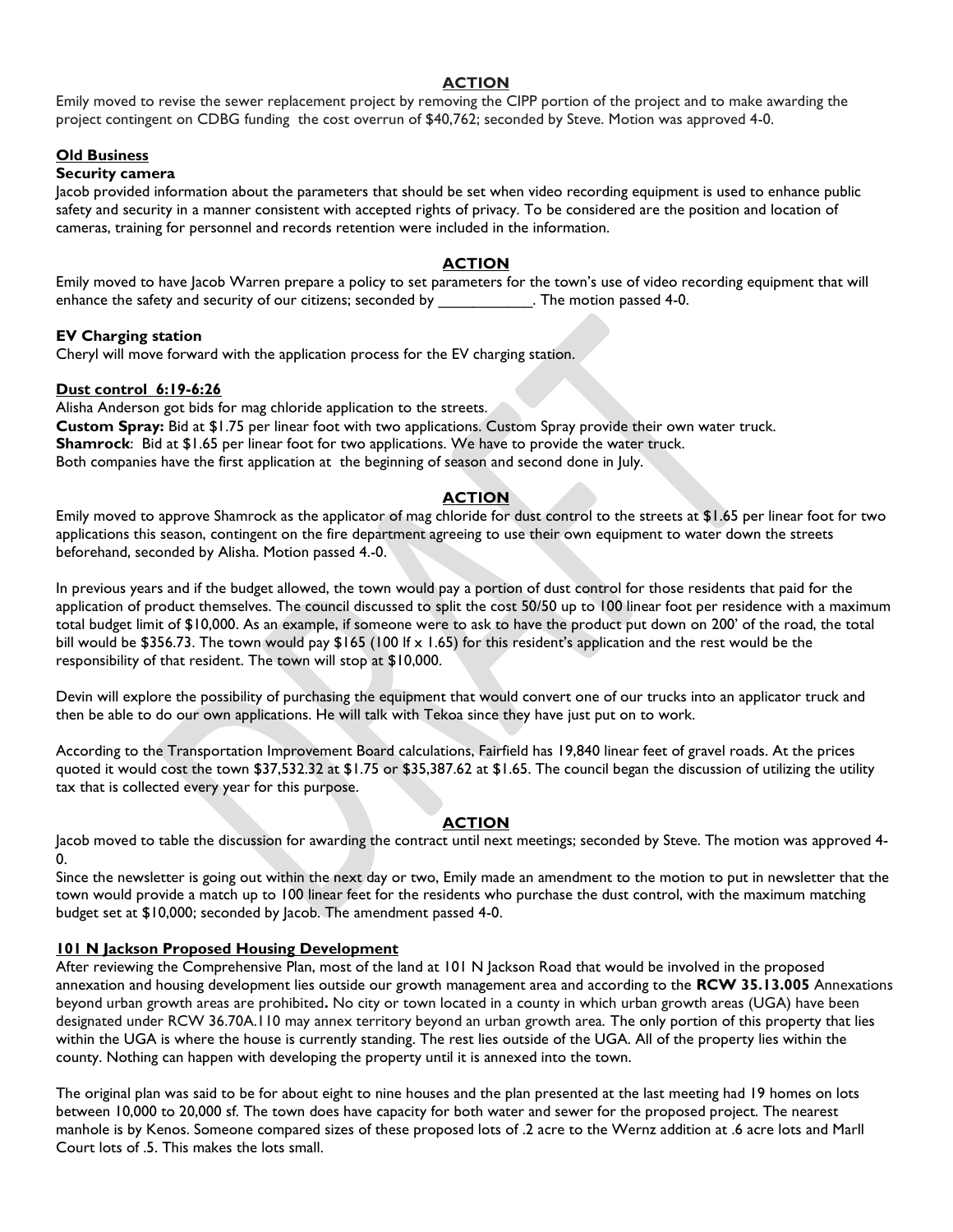Jerry Logan, who lives next door to this property, pointed out that the property is extremely wet and has at least two active springs. He invited the council to walk the property. He believes that a lot of base rock would have to be moved in, changing the terrain. There were also questions regarding whether environmental impact studies would be done.

Cheryl will invite Mr. Hurd to the next council meeting.

#### Cemetery maintenance contract

The Cemetery Board has accepted the town's proposal of mowing the cemetery at a rate of \$40/hour which includes the use of the machine and labor. The town's maintenance must take priority. Devin will look into having Cody maintain the cemetery, giving him the extra hours, paid out of the cemetery fund.

### Baseball Field

The little league baseball season has just started. Anthony Schurr, a parent of one of the baseball players, came to the meeting tonight to present his concerns about the condition of the Pit. Val addressed his concerns with a brief history of how the maintenance of the field has worked over the years. The town has usually done the initial opening of the field and the game-to-game upkeep has usually been done by parent volunteers. This year the town was not notified that the kids were going to start practice early enough to get the field in playing condition. The port-a-potty is scheduled to be delivered on Thursday. Devin reported that the guys will get the field mowed.

The cultural survey has been completed and once the report is prepared and reviewed, the next step with the installation of the irrigation system can start. Nothing will happen now until after the baseball season is over though.

### Flag Day

With lack of youth activities on Flag Day, the service club would like to have kids have a chalk art competition and came tonight to ask council's permission to use the pathway that runs through Thiel Park for it. The chalk washes off. The time has not been set.

### **ACTION**

Steve moved to approve of the use of the pathway in Thiel Park for a youth chalk draw competition on Flag Day; seconded by Jacob. Motion approved 4-0.

Cheryl will get the port-a-potties and dumpsters ordered. The club suggested getting just the regular port-a-potties without the handwashing stations and have them placed in Hart Park, town shop, two at Thiel Park. A 1.5 cubic yard dumpster will be placed at the community center and the 2.0 cubic yard dumpster will be placed at the north end of Thiel Park.

### NEW BUSINESS

### Digital sign

Sprint has been the provider for the static IP address that allows communication between the sign and the computer. Since Sprint was bought by T-Mobile and have gone to 5-G, our equipment is obsolete. After working with the provider, they cannot provide the equipment needed to run the reader board. We can purchase the controller and necessary equipment from Stewart Signs, which is where the sign was purchased for approximately \$1,403 plus shipping and then a cellular connection for \$800 for five-years or \$1,598 for a lifetime plan.

Tabled until next meeting lacob will look into this.

### Mosquito fogging

Kevin Turnbough will be the licensed applicator for mosquito control but will have to have an assistant with him since he just had surgery on his shoulder.

### ACTION

Emily moved to approve Kevin Turnbough and his assistant to act as the licensed applicator for the mosquito fogging; seconded by Alisha. Motion was approved 4-0.

### Team Up to Clean Up

Spokane Solid Waste has a program that provides all the equipment needed for teams to clean up the roadsides and then they will arrange to have the litter picked up by the Geiger inmates. With the upcoming road construction and after looking at calendar, there is not a free time before Memorial Day nor Flag Day that we can get this accomplished. Cheryl will try to get something set up with Latah and Rockford later so that only one trip would have to be made to pick up the bags of litter.

### Military Wall of Honor

Things are progressing right along. Nothing special needed at this time.